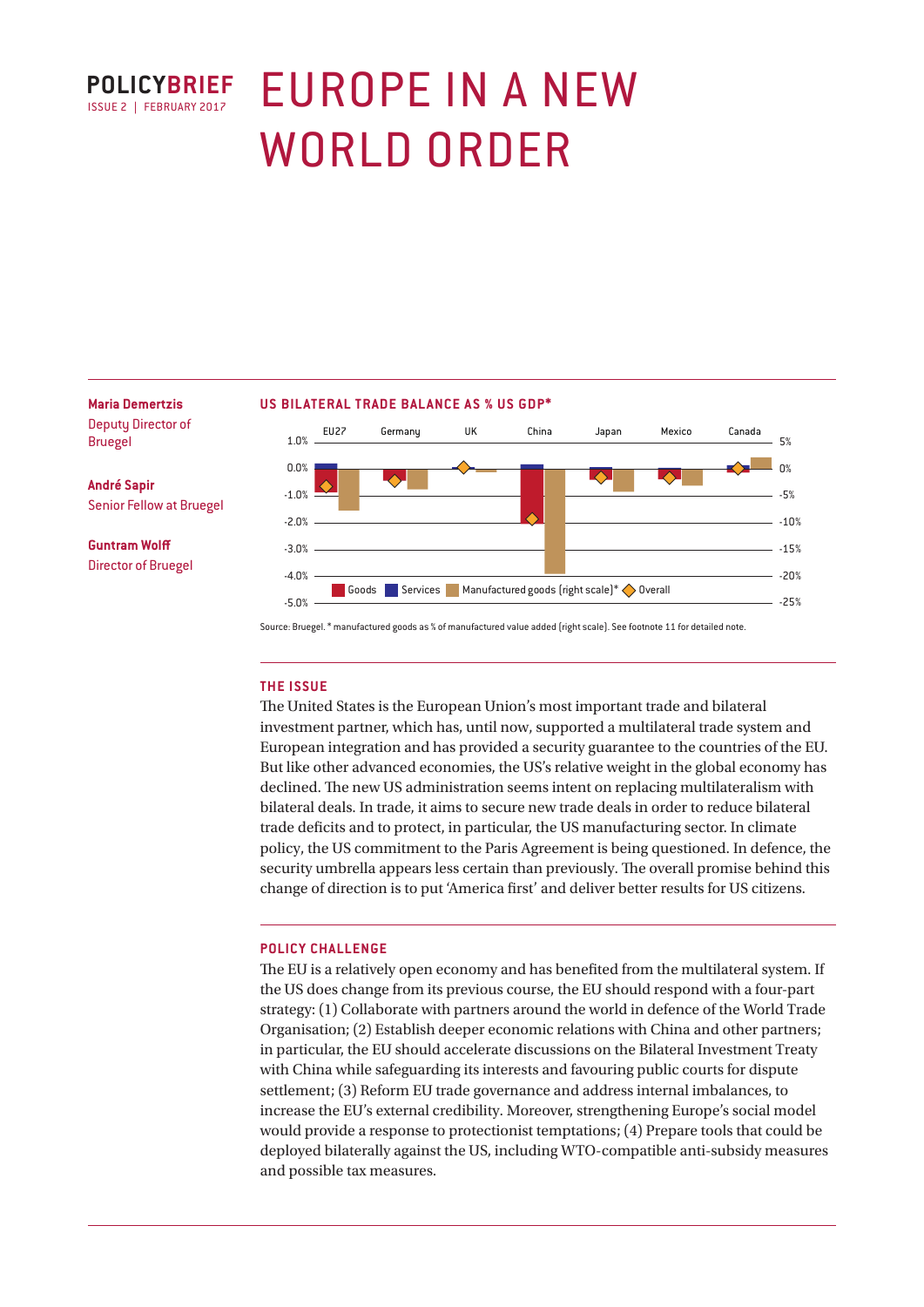#### **INTRODUCTION**

From Europe's perspective, the world in 2017 looks very different to how it looked just one year ago. But despite significant upsets resulting from elections and/or referendums, not all of the changes that are taking place are breaks from previously-trodden paths. Some are continuations of previous trends that have now become more visible or more entrenched.

One major trend, which started some 20 years ago, is the diminishing relative economic importance of advanced countries. This trend became evident around 2010, when advanced countries started to account for less than half of global GDP in purchasing power terms.

This reduction in economic importance is associated with so-called diminished giant syndrome, otherwise known as the curse of declinism. Previous world hegemons pursue *"myopic and self-indulgent … 'what's in it for us' economic policies in the world arena"*, which end up undermining their roles as world leaders<sup>1</sup>.

In the case of the United States this trend emerged during the Clinton administration (1993-2001), when the question of *"what's in it for us?"* first arose in terms of *"regaining competitiveness"*. Donald Trump's victory in November 2016 seems to have made this principle into the underpinning of all the new administration's policies.

Other advanced economies have also seen their shares in global trade and income decline, leading to calls for protectionism. The European Union remains unsure about its role in the world, not least in terms of its security and its ability to do new trade deals. Brexit will diminish the EU's size and possibly its trade and security influence.

By contrast, China's position in the world has strengthened during the last 20-25 years. President Xi Jinping's speech in Davos in January 2017² was more like that of a 'growing giant' and reminiscent of presidents' speeches calling for an open global economic system during the heyday of US hegemony.

However, Trump's election also

marks a *break* from trends in terms of the US's world role in defence, trade and spreading of cultural values. Importantly, the current administration does not only aim to reduce the US's role as an anchor of the global multilateral system, it may be on course to openly challenge it, either by threatening to withdraw from it unilaterally or by imposing protectionist measures, such as high tariffs. Culturally, the US may draw back from liberal values. Meanwhile, the US's military commitment to NATO is being questioned. The underlying rationale of *"what's in it for us?"* is well captured by President Trump's 'America first' rhetoric.

In this paper, we consider what the EU's strategic reaction should be to US diminishing giant policies, and the EU's role in a world of declining hegemons and shifting balances. We start by exploring the geopolitical reasons for the new US administration's 'America first' orientation. We then discuss the central elements of the emerging US policies and possible consequences for Europe. Lastly, we discuss how Europe should respond, how it could sustain a multilateral system and what partnerships it could build. Our focus is on the economic aspects but cultural and security aspects also play central roles in the broader picture.

#### **WHAT LAYS BEHIND TRUMP'S 'AMERICA FIRST' APPROACH?**

Since the second world war, the US has played a clear leadership role in building, supporting and policing the global system. This sense of responsibility for maintaining the world order was supported by a view that it was beneficial to the US.

This view is not shared by the newly elected US president. On the contrary, President Trump argues that the rules-based multilateral system has not benefitted US citizens, and in fact has hurt them. While this view was not necessarily shared by the majority of Americans in the election, it was shared by a sufficient number to make a difference.

There are two versions of this argument. The first is that the multilateral system has benefitted foreign countries

- 1. Quote from Bhagwati, J.N (1993) 'The Diminished Giant Syndrome', *Foreign Affairs* Vol 72.
- 2. See https://www.weforum. org/agenda/2017/01/fulltext-of-xi-jinping-keynoteat-the-world-economic-forum.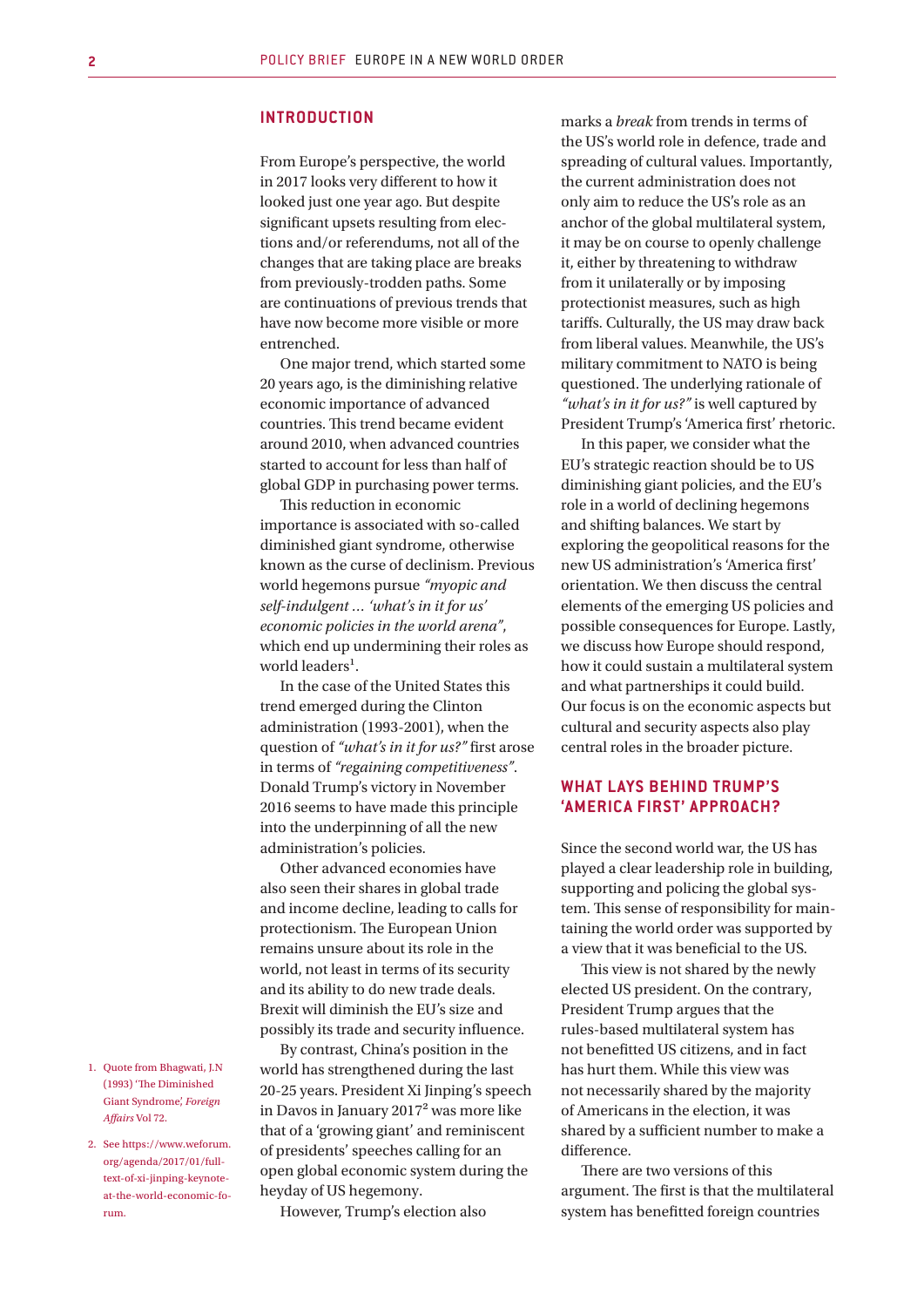at America's expense. The second is that the possible benefits that the US might have enjoyed, deriving for instance from the dollar's exorbitant privilege, accrue to Wall Street at the expense of Main Street – the multilateral system is seen as having favoured the financial sector at the expense of the manufacturing jobs that 'ordinary' folk lost.

Supporting and protecting the multilateral system was politically easy for the US when it was considerably richer than the rest. However, as the level of income in the rest of the world increased, the US began to see other countries as competitors. China's economic advance is a case in point. Chinese growth and its emergence as a major trading partner for the US have led to the belief that it is now a competitor and threatens US economic interests. The Trump administration's view of Mexico and even Europe also fits this narrative<sup>3</sup>.

The United States has experienced a long period during which real wages for most American citizens have not increased. The sense of unfairness has been reinforced by a welfare system in which healthcare expenditure has risen rapidly, leaving many citizens without protection⁴. Trump's central argument to address these woes and to *"make America great again"* is to turn away from globalisation, while rejecting the notion of building a welfare state.

Trade, in particular in manufactured goods, is very much at the heart of Trump's zero-sum view of international relations, and contrasts with the typical view of economists of trade as a positivesum game. Trump blames trade for the real wage stagnation observed primarily in manufacturing and intends to bring manufacturing jobs back to the US because they are supposedly highly paid<sup>5</sup>. A major theme of the presidential campaign was therefore about introducing protectionist measures to correct a system, which in the view of many Trump supporters led to the US trade deficit<sup>6</sup>.

# **THE CONTOURS OF TRUMP'S 'AMERICA FIRST' POLICY**

Trump's 'America first' vision is thus very much about bringing back manufacturing jobs to the US. Clearly, there has been a big decline in US manufacturing employment since the 1970s. But this decline is part of a common trend in all advanced economies, rather than specific to the US (Figure 1). However, the US has always had the lowest share of manufacturing jobs during the past 40 years, compared to the main industrialised countries.

#### **Figure 1: Employment in manufacturing, % of total employment**



Sources: ILOSTAT, FRED. Notes: Total activity is from LFS where available, and from official estimates otherwise. Manufacturing is measured with Rev.4, otherwise Rev.3 or Rev.2 measures are used upon availability.

But high manufacturing employment shares do not necessarily correlate with trade surpluses. Japan, Germany (countries with persistent trade surpluses) and Italy (broadly in trade balance over time) currently have similar manufacturing shares in employment. Employment share differences rather suggest differences in specialisation. Moreover, there is little difference in wage levels in manufacturing and services in the US<sup>7</sup>.

Nevertheless, it is correct that the trade balance at the margin can matter for the relative size of the manufacturing sector. If an economy is at full employment and increases its net exports, its tradable sector (or manufacturing sector) would increase. Manufacturing therefore has a zero-sum dimension, but this operates at the margin and cannot explain the long-term decline in employment in manufacturing.

- 3. This zero-sum view of economic relations is not new. It was already part of the 'diminished giants' narrative in the 1990s when the US viewed Japan, rather than China, as the emerging threat. But it has certainly taken on a new dimension with Trump's insistence on 'America first'.
- 4. The recent introduction of Obamacare apparently was not enough to change the sentiment.
- 5. Navarro, Peter and Wilbur Ross (2016) 'Scoring the Trump Economic Plan: Trade, Regulatory & Energy Policy Impacts', mimeo.
- 6. Ibid.
- 7. Guntram Wolff (2017) 'Manufacturing in the US: Will Trump's strategy repatriate highly-paid jobs?' *Bruegel Blog*, 6 January.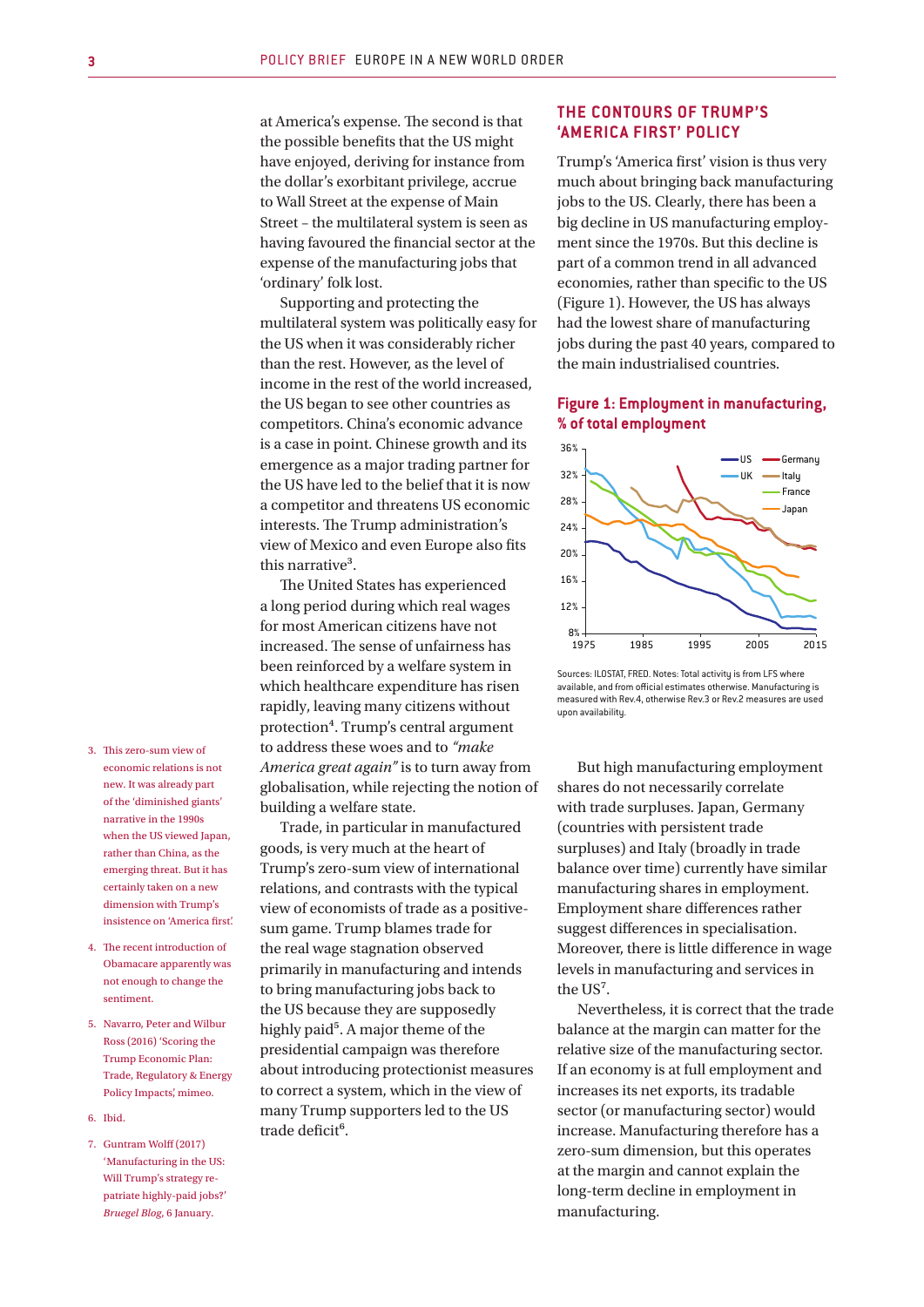- 8. For an academic discussion, see Auerbach, Alan, Michael P. Deveraux, Michael Keen and John Vella (2017) 'Destination-Based Cash Flow Taxation, Oxford Univesity Centre for Business Taxation', WP No. 1. For the proposal discussed by Republicans, see Mitchell, Daniel J. (2017) 'Concerns About the 'Border Adjustable' Tax Plan From the House GOP, Part I', *Forbes*, 3 January.
- 9. See Davies, Gavyn (2017) 'The Worrying macro-economics of US border taxes', *Financial Times Blog*, 15 January; and Avi-Yonah, Reuven and Kimberly Clausing (2017) 'Problems with Destination-Based Corporate Taxes and the Ryan Blueprint', *Law and Economics Research Paper Series*, Paper No. 16-029.
- 10. See Pomerleau, Kyle (2016) 'Exchange rates and the Border Adjustment', *Tax Foundation*, 15 December The DBCFT can have benefits in terms of promoting efficiency and would not distort trade if others also implemented it (Auerbach *et al*, 2017; see footnote 8).
- 11.The figure is based US Bureau of Economic Analysis and data on manufacturing based on UN Comtrade and Bureau of Economic Analysis, US Department of Commerce. Note: Manufactured goods comprise sectors 5 to 8 (less 667 and 68) of the Standard International Trade Classification (SITC Rev. 3). Manufacturing value added and gross output measures are, instead, based on the BEA industry economic accounts (based on 2007 NAICS code structure). Since the former is product-based, while the latter is sector-based, potential mismatches between the two classifications cannot be excluded.

One way Republicans in the House of Representatives have put forward to improve the US trade balance is through a 'destination-based cashflow tax' (DBCFT). This would impose a 20 percent tax on all imports, while providing a special tax exemption for income generated from exports<sup>8</sup>. Such an approach to taxation is known as 'border adjustment'.

The DBCFT would be levied on producers not consumers, and would act as a penalty on imports and as a subsidy for exports. Unlike a value added tax, it would therefore discriminate against foreign producers, and would (depending on its precise formulation) be incompatible with World Trade Organisation rules⁹. A levy on imports and a subsidy for exports would both increase the value of the dollar. A more expensive dollar would then counteract the benefits of this tax in terms of promoting exports and reducing imports. Whether the tax and the rise in the value of the dollar would totally offset one another remains a point of empirical debate because exchange rates are also affected by other factors<sup>10</sup>. DBCFT would generate significant tax revenues in countries with a trade deficit, like the US, while countries with trade surpluses would lose tax revenues.

Beyond taxes, President Trump appears also to see bilateral, rather than regional or multilateral, trade deals as the instrument of choice for promoting US interests. Bilateral deals, in his view, could maximise US leverage in negotiations. In particular, they are seen as the right approach to reduce trade deficits that supposedly destroy jobs. The figure on the front page of this Policy Brief $<sup>11</sup>$  shows that the US</sup> has a trade deficit with most countries, certainly in goods and in particular in manufacturing. The biggest deficit is with China, followed by the EU and Mexico/ Japan. The trade deficit with EU countries is particularly high with Germany. However, the deficits are much smaller when measured on a value added basis.

### **CONSEQUENCES OF 'AMERICA FIRST' FOR GLOBAL TRADE AND INVESTMENT**

The new US administration's attempts to back-pedal on multilateral trade arrangements will have profound implications for global trade and investment because of interlinkages between the US and its partners (see Tables 1 to 3).

As far as goods trade is concerned, the top five sources of US imports are, in descending order, China, the EU27 (the EU without the UK), Canada, Mexico and Japan. On the export side, the top five destinations are Canada, the EU27, Mexico, China and Japan.

For the EU27, the US is the number one destination for exports, just before China, and the number two source of imports, just behind China.

The close relationship between the EU27 and the US is even more intense for trade in services, where the EU27 and the US are each other's largest export destination and import source.

The close interconnectedness between the EU27 and the US is even more important as far as foreign direct investment stocks are concerned. Table 3 shows that 44 percent of US's FDI comes from the EU27, and 31 percent of the EU27 FDI comes from the US.

The EU reaction to possible US trade measures will depend on the size of the measures and their effects on the EU economy (as well as on geostrategic considerations to which we will return later). There are preliminary attempts to measure the effects of such actions<sup>12</sup> but the real effects will not be understood before US plans become clearer and the rest of world decides how to react.

#### **HOW CAN THE EU DEFEND A MULTILATERAL SYSTEM?**

Trump's America first policy threatens to upset the global trading system and even put the WTO in danger. This will naturally precipitate reactions from other global players, and in particular the EU and China.

The EU has a strong economic and political interest in preventing the demise of the multilateral trading system.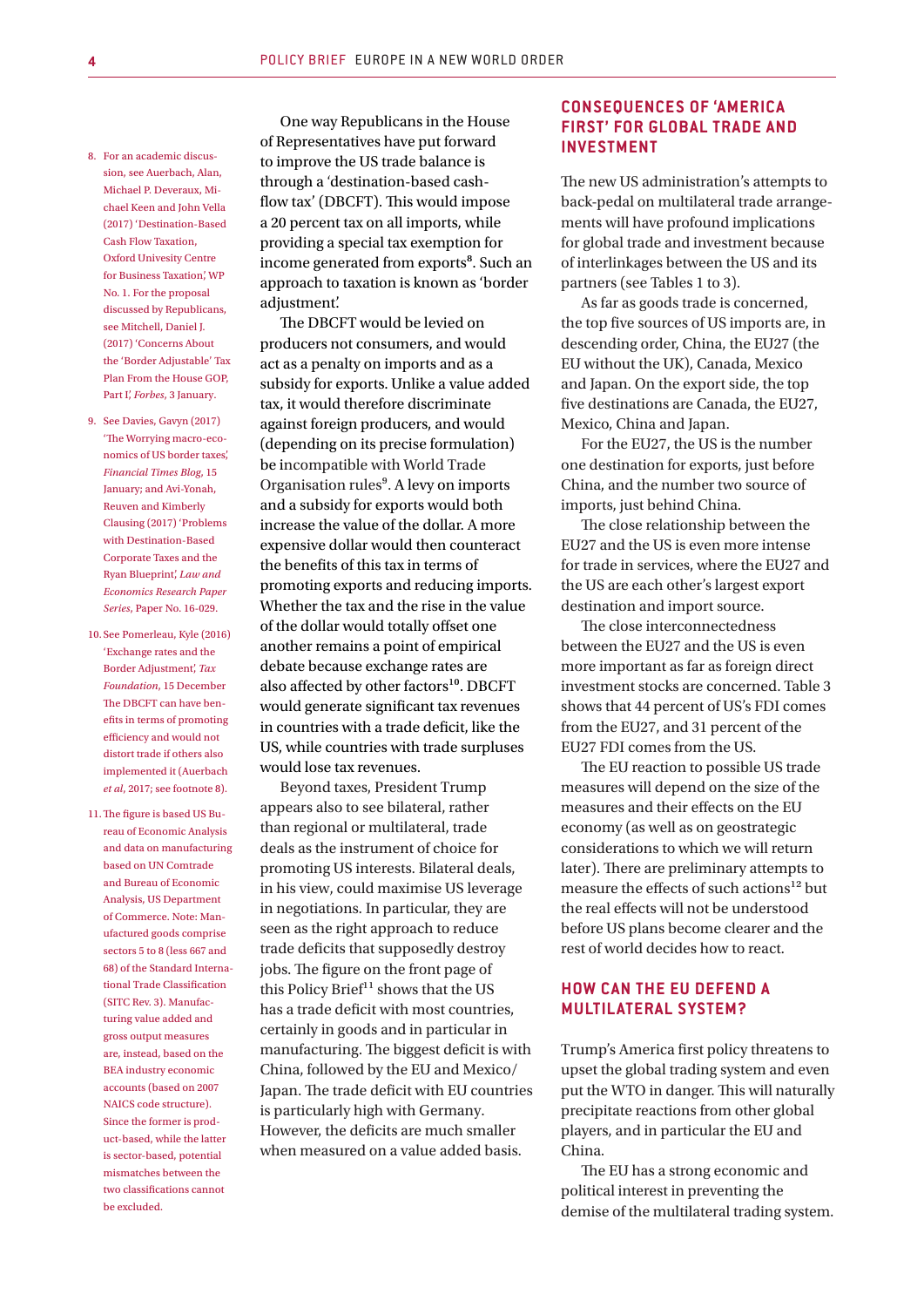Openness, measured as exports relative to a country's GDP, is far greater in the EU (43.8 percent) than China (22.1 percent) or the US (12.6 percent). The rules-based system allows all players, including the weaker ones, to trade with each other based on high and comparable standards that have to be followed by all. Protectionism would reduce EU and global welfare, hurt global growth and could mean lower standards and unfair competition. In particular, in the EU with

its strong trade relationships around the world, many jobs could be at stake.

However, though the EU is the largest trading bloc in the world, it cannot sustain a strong multilateral system on its own. The EU's inability to replace the US as a global hegemon is partly for internal reasons (the state of the economy, a weak defence and security policy) and partly for external reasons (the world balance has changed with the increasing economic relevance of China and other

| Table 1: Bilateral imports (goods) in 2015 for selected partners, (US\$ billion) |  |
|----------------------------------------------------------------------------------|--|
|                                                                                  |  |

|      |             | US     | <b>EU27</b> | UK    | China  | Japan | Mexico | Canada |
|------|-------------|--------|-------------|-------|--------|-------|--------|--------|
| From | <b>US</b>   |        | 249.4       | 58.1  | 150.5  | 68.3  | 187.3  | 223.2  |
|      | <b>EU27</b> | 376.5  |             | 340.0 | 190.4  | 64.8  | 41.4   | 40.9   |
|      | <b>UK</b>   | 58.7   | 188.5       |       | 18.9   | 6.5   | 2.3    | 7.2    |
|      | China       | 502.6  | 366.3       | 63.0  |        | 160.6 | 70.0   | 51.4   |
|      | Japan       | 134.8  | 72.3        | 10.2  | 143.1  |       | 17.4   | 11.6   |
|      | Mexico      | 297.5  | 21.2        | 2.1   | 10.1   | 4.8   |        | 24.4   |
|      | Canada      | 301.0  | 18.7        | 10.7  | 26.3   | 9.2   | 9.9    | ۰      |
|      | World       | 2306.8 | 1978.8      | 630.3 | 1681.7 | 625.6 | 395.2  | 419.2  |

Source: Bruegel based on UN Comtrade data (available here: https://comtrade.un.org/data/). Note: Bilateral trade relies on import statistics, which are considered more accurate given the customs system in place to collect tariff revenues.

|      |             | <b>US</b> | <b>EU27</b> | <b>UK</b> | China     | Japan | Mexico    | Canada |  |
|------|-------------|-----------|-------------|-----------|-----------|-------|-----------|--------|--|
| From | <b>US</b>   |           | 214.1       | 38.5      | n.a.      | 57.9  | n.a.      | 62.0   |  |
|      | <b>EU27</b> | 119.0     |             | 105.6     | n.a.      | 23.2  | n.a.      | 13.3   |  |
|      | UK          | 49.8      | 160.0       | $\bullet$ | n.a.      | 12.6  | n.a.      | 5.8    |  |
|      | China       | 14.4      | 28.7        | 1.7       | $\bullet$ | 11.9  | n.a.      | 2.1    |  |
|      | Japan       | 31.2      | 15.9        | 4.3       | n.a.      |       | n.a.      | 2.0    |  |
|      | Mexico      | 19.5      | 4.2         | 0.9       | n.a.      | 0.3   | $\bullet$ | 2.4    |  |
|      | Canada      | 30.1      | 12.4        | 2.8       | n.a.      | 2.1   | n.a.      |        |  |
|      | World       | 477.4     | 849.3       | 214.9     | 452.8     | 192.1 | 33.5      | 110.3  |  |

#### **Table 2: Bilateral imports (services) in 2014 for selected partners, (US\$ billion)**

Source: Bruegel based on ITC Trade Map and OECD Statistics on International Trade in Services by partner country. Both sources follow the Extended Balance of Payments Services Classification (EBOPS 2010). Note: data on EU27 estimated by subtracting UK imports from all the bilateral import flows of EU28. In particular, EU27 (EU without the UK) total imports are equal to (EU28 total imports – UK total imports from ExtraEU28 + EU27 imports from UK).

| Table 3: FDI stocks 2015, \$ billions |  |  |  |
|---------------------------------------|--|--|--|
|---------------------------------------|--|--|--|

|      |             | <b>US</b> | EU <sub>27</sub> | <b>UK</b> | China* | Japan    | Mexico | Canada    |
|------|-------------|-----------|------------------|-----------|--------|----------|--------|-----------|
|      | <b>US</b>   |           | 2156.3           | 433       | 116.6  | 51.6     | 222    | 280       |
|      | <b>EU27</b> | 1382.3    |                  | 679.9     | 257.9  | 58.4     | 184.1  | 150       |
|      | UK          | 484       | 1248.6           | ٠         | 42.3   | 13.2     | 20.5   | 24.8      |
| From | China*      | 25.9      | 97.1             | 20.6      |        | 8.4      | 3.8    | 26.7      |
|      | Japan       | 411       | 115.3            | 67.7      | 180.7  |          | 13.4   | 15.9      |
|      | Mexico      | 16.6      | 43.4             | n.a.      | 0.1    | $\bf{0}$ | ٠      | 1         |
|      | Canada      | 269       | 214.3            | 34.4      | 15.8   | 1.2      | 28.1   | $\bullet$ |
|      | World       | 3130      | 6863.6           | 1550      | 2580   | 171      | 509    | 555       |
|      |             |           |                  |           |        |          |        |           |

mates of the impact of a Trump tariff on European employment and output, see Vandenbussche, Hylke, William Connell, Wouter Simons and Elena Zaurino (2017) '"America First!" What are the Job losses for Europe?', KULeuven

(VIVES) DP, 57 January.

12. For preliminary esti-

Source: CDIS (Coordinated Direct Investment Survey), IMF. Note: \* including Hong Kong.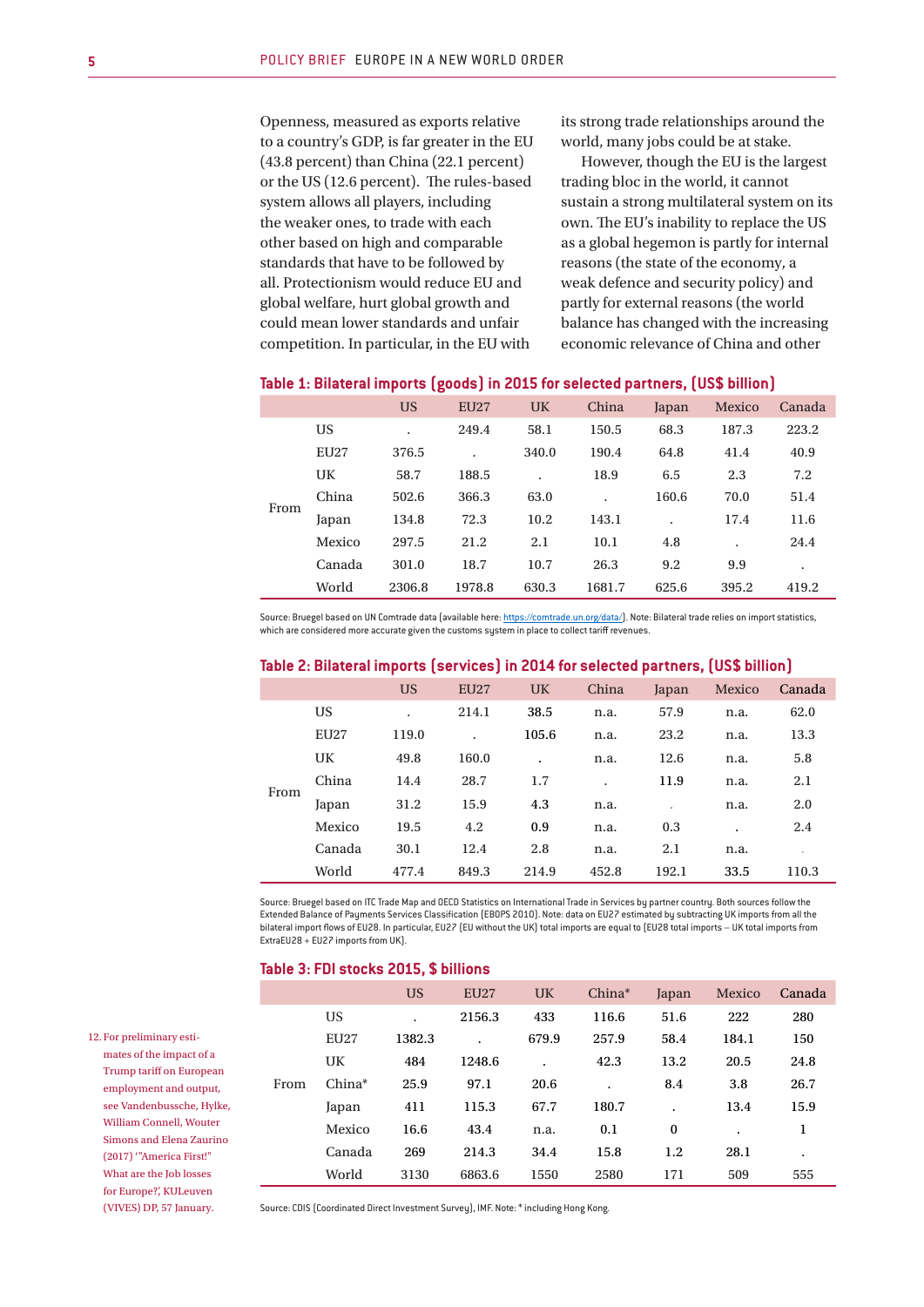emerging countries).

At the same time, all three leading global trade players have expanded the number of regional trade agreements. The world therefore is evolving from a multilateral system centred around the US into a more multipolar system resting on the three strong trading poles of China, the EU and the US, each with several bilateral and regional trading arrangements. This has been criticised as already undermining existing multilateral frameworks $13$ .

This raises two questions: whether the poles of the system are collectively interested in supporting at least the core of the existing multilateral system, and whether the EU and China are willing and able to jointly support the multilateral system as the US steps back from its central role.

While the EU and China each clearly has an interest in supporting the multilateral trading system, it is an open question whether they can act in a coordinated manner as the EU and the US have done in the past. This is not a trivial question because the European and Chinese economic systems are much more different from each other than the European and American economic systems. Nevertheless, in certain areas, such as support for the WTO, EU-China collaboration should be relatively straightforward. The EU should also seek other partners for collaboration in support of the WTO.

#### **STEPPING UP TRADE RELATIONS WITH PARTNERS**

Strategically, the EU should continue its bilateral trade and investment negotiations with other partners. The bilateral deals should be designed as stepping stones rather than obstacles to the multilateral system, including in investment matters, where the ultimate goal could be an expansion of the WTO into a 'WITO' (to include investment)

An obvious objective is to complete on-going bilateral investment treaty (BIT) negotiations with China. But the EU differs most from China in terms of the role of state-owned enterprises (SOEs)

in manufacturing. It is natural, therefore, that the role of SOEs is at the heart of the BIT negotiations that both the EU and the US are pursuing China. An additional priority is bridging the gap between different approaches to state aid and competition policy.

Moreover, the two parties should agree to use a public court system for the settlement of their bilateral investment disputes (as has been done in the EU-Canada Comprehensive Economic and Trade Agreement, CETA), rather than the investor-state dispute settlement (ISDS) system favoured by the US. They should agree, like in CETA, that the ultimate goal should be the creation of a multilateral investment framework. The BIT itself should ensure reciprocity in investment conditions $^{14}$ . Only after an EU-China BIT has been agreed, say by 2020, should the two partners start negotiations on a bilateral investment and trade agreement.

The aim of the EU-China bilateral deal should be to improve market access and set high environmental, corporate governance, consumer safety and workers' rights standards. It should ensure fair competition and reciprocity. A deal that would materially lower standards in the EU is not in its interest and should therefore be rejected.

The EU should seek new and complete bilateral deals also with other countries, including Japan, India and the Mercosur bloc. Again the aim must be to ensure high standards for EU citizens because otherwise support for such deals will be lacking. And the aim should be to do the deals in a way that strengthens rather than weakens the global system. In trade and investment matters, the EU has an opportunity not only to uphold but even strengthen the global system according to the EU's high standards and values.

## **THE EU NEEDS TO STEP UP INTERNALLY TO BECOME MORE CREDIBLE EX TERNALLY**

For the EU to assume a bigger role in safeguarding multilateralism and in forming new, and deepening old, alliances, a number of reforms would be re-

- 13.On the importance of structuring bilateral deals in a way that they do not undermine the multilateral trading system, see this 2006 speech by Pascal Lamy: https://www.wto. org/english/news\_e/sppl\_e/sppl46\_e.htm.
- 14.The European Union Chamber of Commerce (2016) *European Business in China – Position Paper 2016/2017*, 1 September.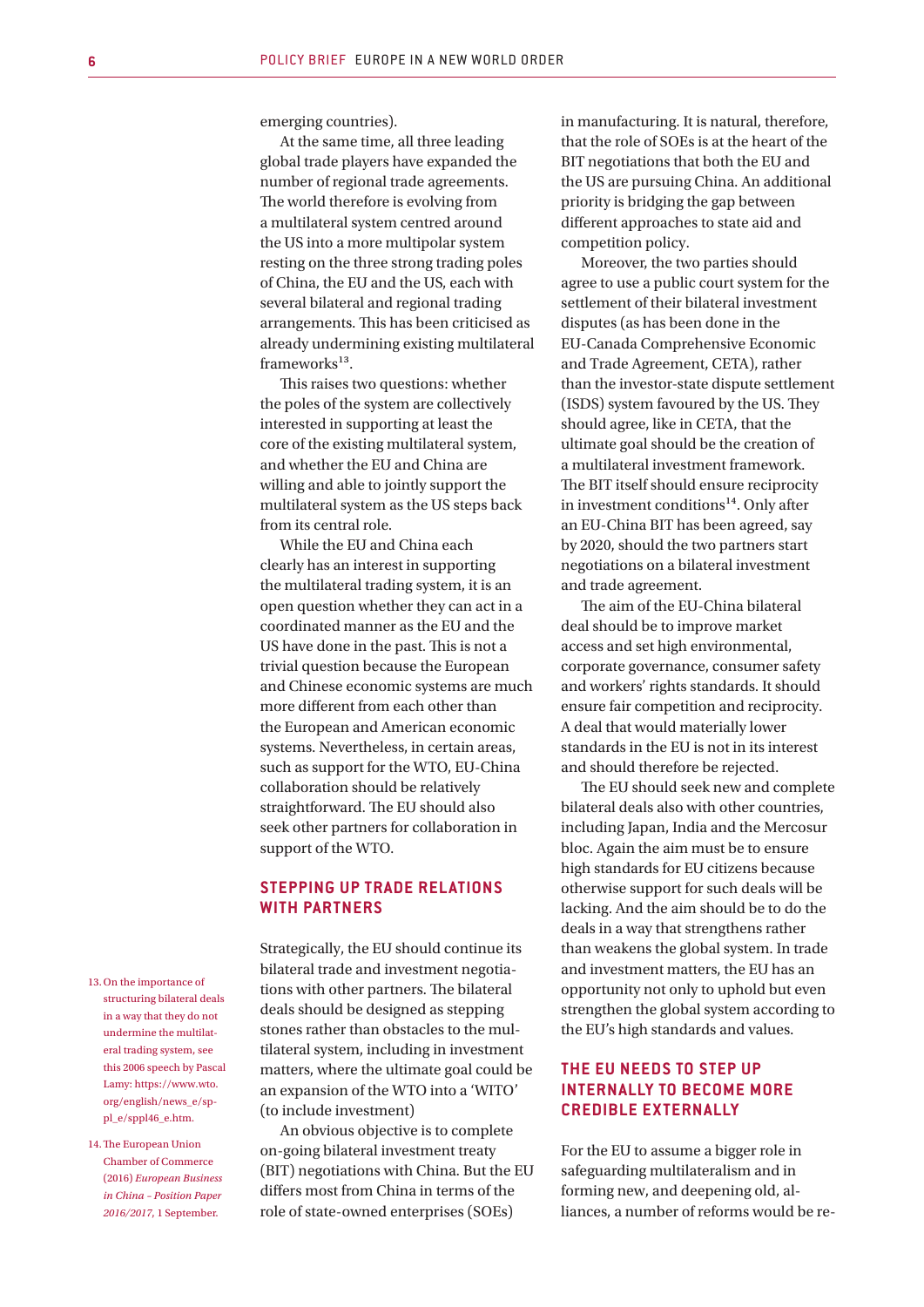quired. We see three main areas in which reforms would increase the credibility of Europe's claim to a bigger global role.

First, addressing distributional concerns domestically is a prerequisite for entering new trade arrangements. Europe's social model is a major factor in reducing inequality and is rightly thought of as softening the impact of rapid change on citizens in an age of globalisation and technological change. But many EU countries still need to reform their social systems to deliver inclusive growth and better social protection<sup>15</sup>. The EU's role should primarily be to empower its members to achieve desired levels of redistribution by effectively combatting tax evasion and social fraud that relate to the single market $^{16}$ .

Second, the governance of EU trade and investment policy has become cumbersome. The recent difficulties in signing CETA have increased partners' doubts about the EU's ability to deliver. We consider it imperative that the EU institutions regain citizens' trust so that they can negotiate trade agreements on citizens' behalf. This requires more transparency in negotiations. It will also be important to ensure greater EU legitimacy, including through a reformed European Parliament.

Third, the EU as a large open economy cannot sustainably run large current account surpluses. The large surpluses, and in particular Germany's surplus, are a result of imbalances in the euro area that need to be resolved irrespective of the global environment. Strengthening domestic demand in Germany is pivotal<sup>17</sup>. Structural reforms at the national level, for example by addressing the debt overhang and remaining banking problems in other countries, would further boost demand. Such actions in surplus and former deficit countries will help speed up the normalisation of European Central Bank policy and strengthen the euro, thereby also helping to address the large euroarea surplus.

# **WHAT BILATERAL ACTIONS SHOULD THE EU TAKE?**

While future EU reforms can set new trends in motion in terms of the new global economic order, there remains the question of how to respond to a potentially antagonistic US administration.

At a higher level, Europe's possible responses range from pure antagonism and retaliation, to staying the course and building alliances with other countries.

Then there are more specific questions: what is the worst-case scenario in terms of US trade and investment discrimination and over what time horizons should the EU prepare to react? What are the implications beyond the purely economic relations, in terms of defence and cultural values?

In our view, the underlying objective of the EU's response to unilateral measures by the US should be to sustain the multilateral trading system. The aim should be to react strongly and decisively but based on principles. The aims would be to wait until future US administrations change course and abandon unilateral actions, and to prevent an unnecessary escalation that would be damaging to all: the EU, the US and the rest of the world.

In the event that the US terminates the North American Free Trade Agreement and imposes tariffs on imports from Mexico that are above the US mostfavoured nation (MFN) tariffs, it would amount to a violation of the US's WTO obligations. The EU and other WTO members would be affected directly because they have foreign direct investments in Mexico to serve the US market (see Table 3). The EU and Mexico (with which the EU has an FTA) and other WTO members that would be similarly affected, should then file a WTO complaint against the US.

In case the US introduces a form of DBCFT that is clearly in violation of WTO rules, the EU should carefully consider, again in collaboration with other WTO members, stronger measures. There is for example the possibility to adopt reciprocal measures on corporate taxation that would only be directed against the US. An alternative would be to use anti-subsidy measures against

15. See for example Darvas, Zsolt and Guntram Wolff (2014) 'Europe's social model and its implications for economic growth', *Policy Brief* 2014/03, Bruegel. A model that combines flexibility and security, as some EU countries have implemented, appears particularly suited to the challenge; see Sapir, André (2005) 'Globalisation and the reform of European social models', *Policy Contribution*, Bruegel.

- 16. See Aussiloux, Vincent, Agnès Benassy-Quéré, Clemens Fuest and Guntram Wolff (2017) 'Making the best of the European single market', *Policy Contribution* 2017/03, Bruegel.
- 17.We would consider a combination of public investment, tax reforms incentivising corporate investment and lowering tax burden for low-income households, structural reforms increasing home ownership and wage increases in sectors with skilled labour shortages.